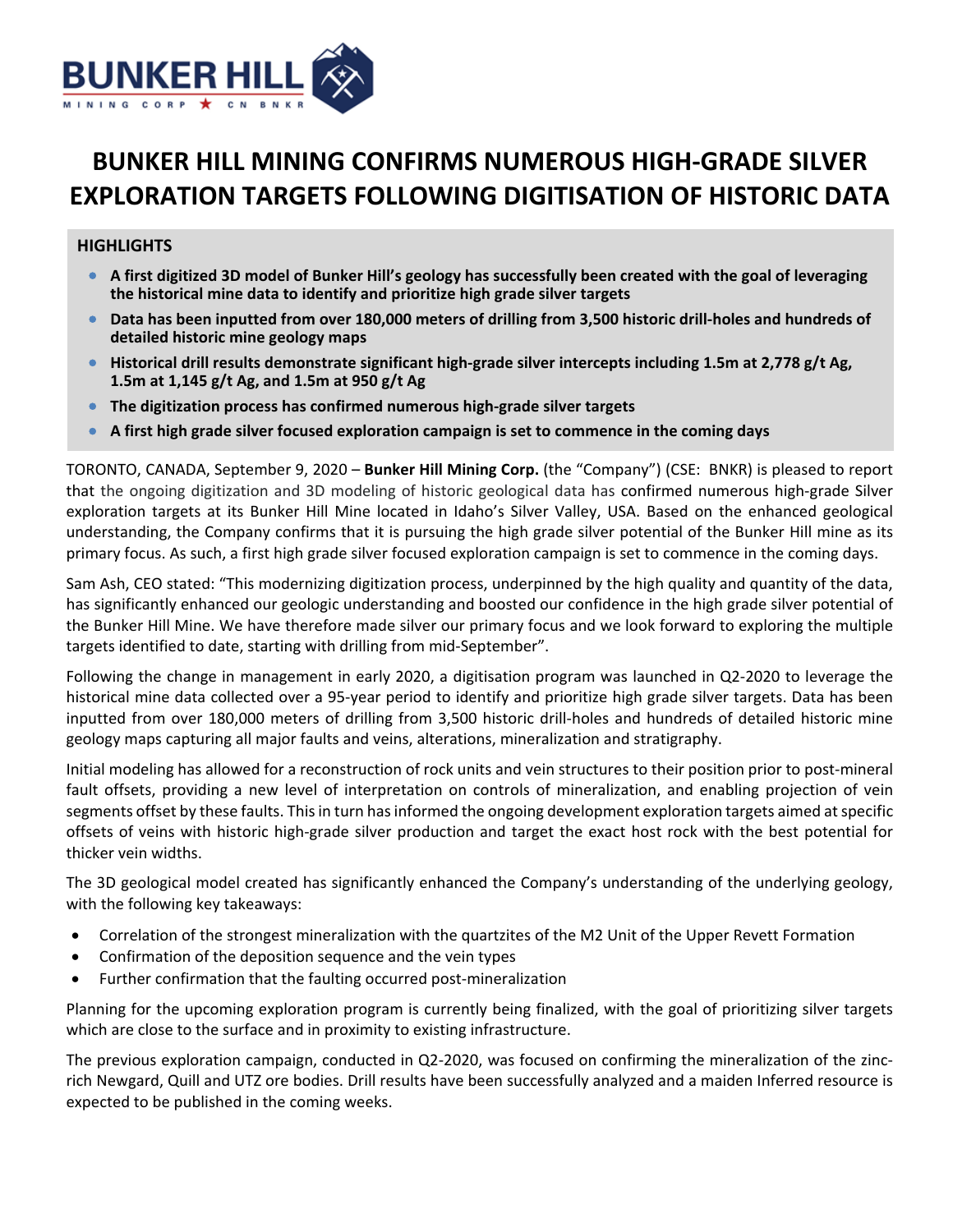#### **ABOUT THE HISTORICAL DATA DIGITISATION PROCESS**

During the long and continuous operating history of the Bunker Hill Mine, its geologic staff systematically mapped over 150 miles of underground workings, with the data recorded on a standardized series of maps for planning and exploration. In addition, the mine completed over 180,000 meters of drilling from 3,500 drill holes, meticulously recording the findings using the various pre‐digital systems available at the time. When major mining operations at Bunker Hill ceased in 1981, these and other relevant data sets were catalogued and preserved at the Bunker Hill Mine, where it has remained, relatively untouched, for the last 40 years.

Following the change in executive management in Q2 2020, and concurrent to a verification program designed to establish a resource estimate for the mineralization contained within the Quill, Newgard and UTZ ore bodies, a data digitisation program was launched to better leverage the historical mine data collected over a period of 95 years in order to identify and prioritize high grade silver targets.

This has enabled the construction of the first 3D geologic and structural models of the Bunker Hill Mine which has enhanced the Company's understanding of its overall potential as well as improved its ability to more accurately target its underexplored silver.

#### **DESCRIPTION OF KEY FINDINGS:**

## (1) **Correlation of the strongest mineralization with the quartzite lithologies of the M2 Unit of the Upper Revett Formation**.

Analysis and review of geologic data and reports in the historic data set revealed that mineralization at the Bunker Hill mine is most strongly correlated to specific lithologies. Specifically, it has shown that the primary host rock is the thicker quartzite units within the Revett formation, and the M2 unit in particular.



4830-8849-9911\1 *Figure 1: Historic surface lithology map digitized and uploaded into 3D model*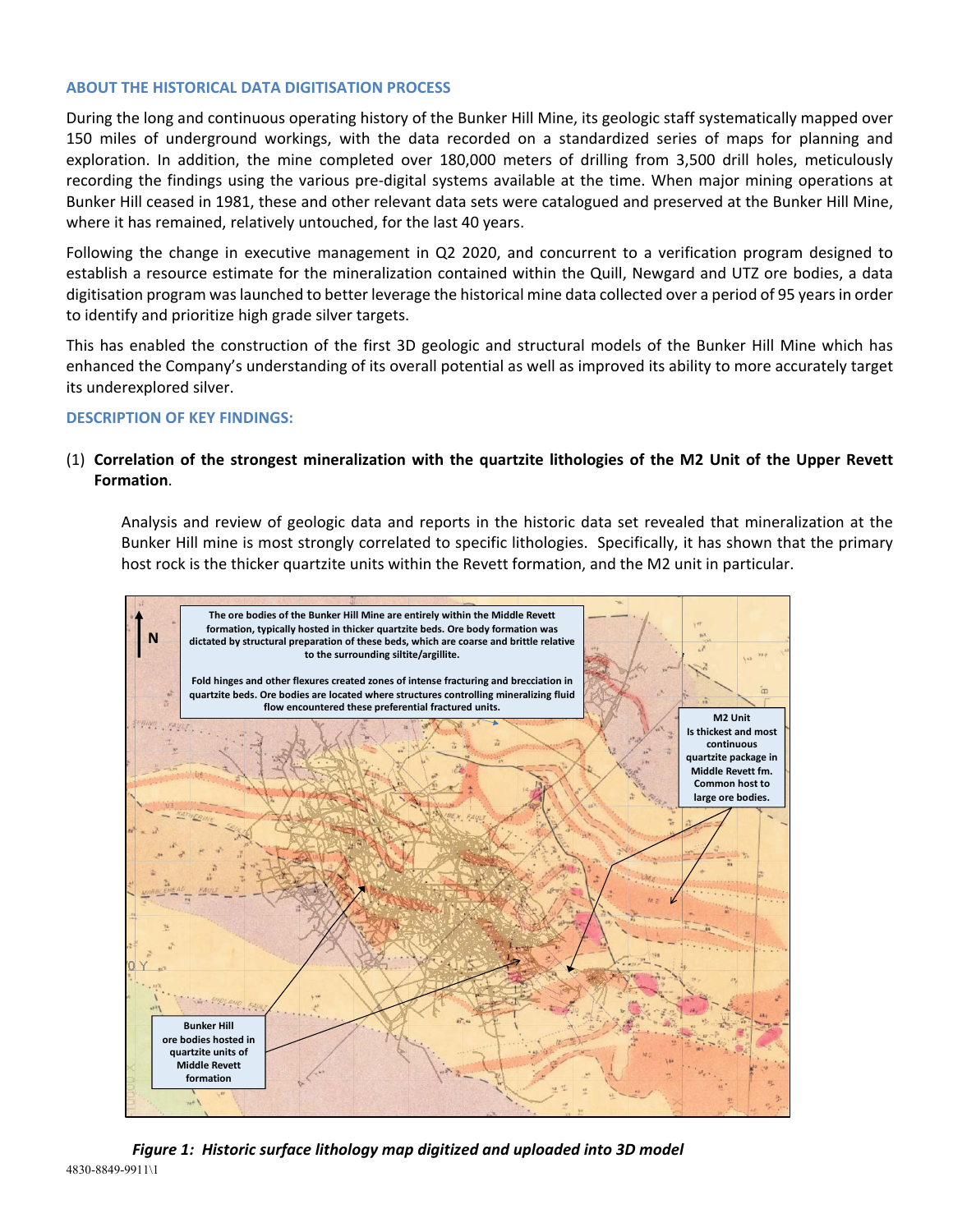- Digitizing the detailed geologic mapping data has allowed the creation of the first 3D lithology and structural model. Previous geologists were only able to look at this data in plan view on a level by level basis on hand‐ plotted cross‐sections; a time‐consuming and disjointed process that made it extremely hard to accurately interpret and project the complex series of structures and lithologies hosting and cutting the mineralization.
- In contrast, the modern 3D model is designed to reconstruct the stratigraphy in ways that take account of postmineral fault offsets, allowing the team to model and visualize the structural preparation of the host rocks prior to and during mineralization. This enables an exploration model to target areas of proven structural preparation, in preferable host rocks, with geologic evidence of mineralization. These targets areas can then be offset by the known movement vectors and timing on the post‐mineral fault system and projected to their current position for drill testing.



*Figure 2: Historic lithology map overlaid on surface topography with 3D model of sub surface lithology* 

 This investigation has also highlighted sections of this prospective M2 Unit that have not yet been explored or mined. Some of these are parallel to historical mining areas and near to the surface and existing infrastructure, as seen in Fig 2 above.

## **(2) Confirmation of the deposition sequence and the vein types**

 A digitally enabled projection of the historical geologic data onto the structural investigations conducted in the late 1970s indicate that there were two distinct depositional events at Bunker Hill. The first represented by a West-Northwest trend of zinc-dominant mineralization with gradational margins, known locally at the **Bluebird**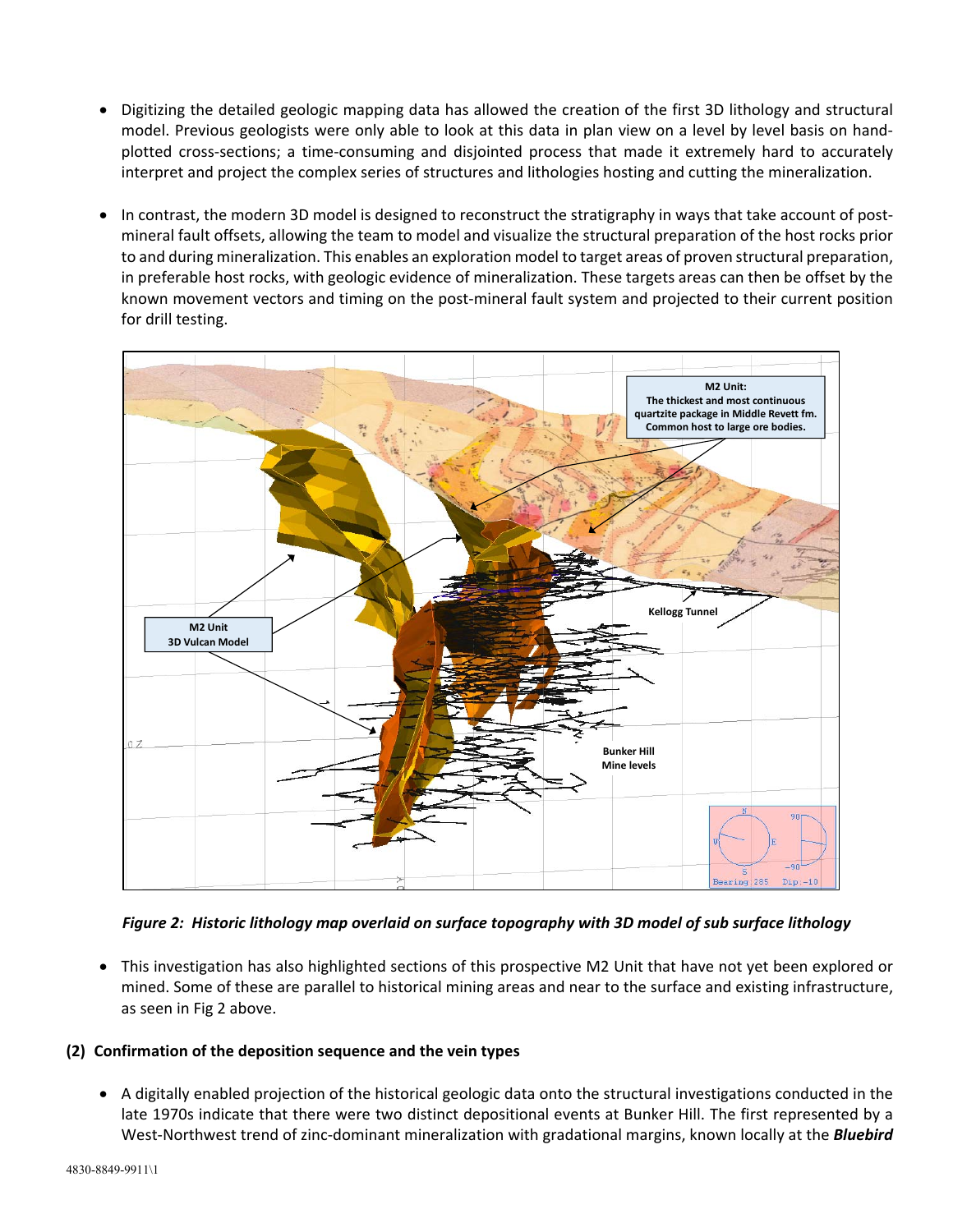*Veins*; with the second being a series of North‐Northeast trending structures with silver‐lead mineralization with sharp, vein‐like contacts that post‐date and cut the earlier zinc mineralization known locally as the *Galena‐ Quartz Veins*.

 Hybridization also occurs in areas where the secondary lead‐silver mineralization intersects and enriches the areas of primary zinc mineralization.



*Figure 3: Cross‐Section of Bunker Hill Mine workings, looking northeast at 054 azimuth. Red shapes are historic stopes on zinc‐dominant mineralization along west‐northwest Bluebird Vein system. Magenta shapes are northeast oriented Galena‐Quartz Vein system with historic high‐grade silver production* 

- The geological reports of the 1970s concluded that high-grade silver deposition is largely controlled by the North‐Northeast Galena‐Quartz Vein system, and this has been confirmed by the new 3D modeling process, which enables the design of a silver-focused exploration program of these veins contained within the M2 Quartzite Units.
- The recent exploration conducted in Q2 2020 of the mineralization contained within the Newgard, Quill and UTZ Ore bodies above 10 Level, was focused on verifying part of a primarily zinc‐rich Bluebird Vein structure, with some evidence of hybridization.

## **(3) Further confirmation that the faulting occurred post‐mineralization.**

 Prior to the first detailed structural studies conducted in the late 1970s, it was believed that it was the many faults, and in particular the Cate Fault, that were the key structures controlling mineralization. An assumption that underpinned the exploration and mine planning for nearly 95% of the mine's history.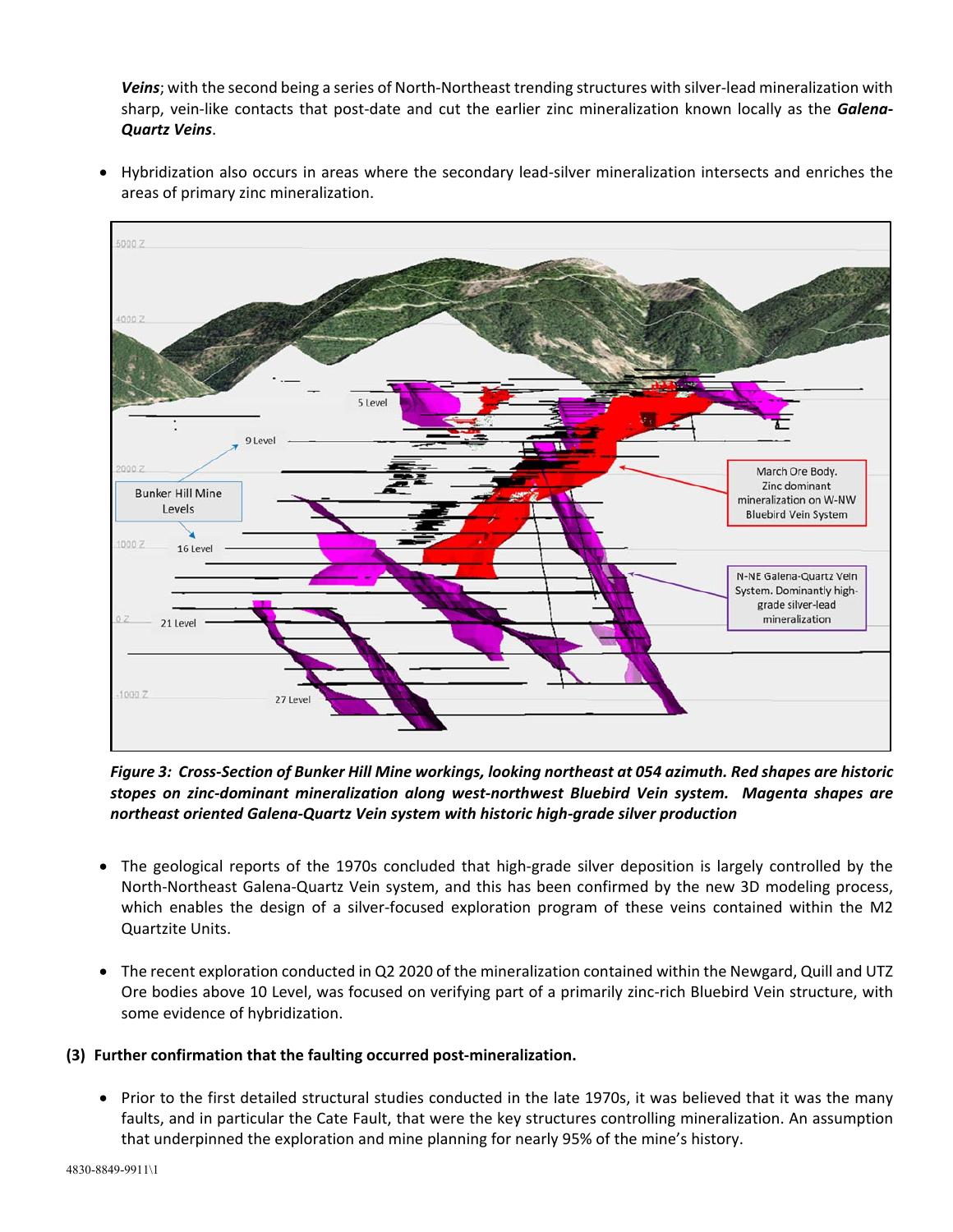But as a result of this seminal work conducted in the last few years before the mine closed in 1981, it was demonstrated that the structure of the Bunker Hill deposits is associated with an anticline in the Revett formation and hosted by the fold‐generated fractures and brecciation in the quartzite beds created in the hinge and near-hinge limbs of the flexure, with faulting occurring post-mineralization.



*Figure 4: M2 quartzite unit of the Revett formation with offsets along post‐mineral faults.*

 Digitization and subsequent 3D modeling and analysis has enabled creation of a comprehensive fault model. This has allowed for the exploration targets envisioned by the prior generation of geologists to be reconstructed and pinpointed as well as facilitating the identification of movement vectors along structures. Crucially, this allows targeting of offset portions of veins with historic high‐grade silver production, and projection of structures controlling silver-lead mineralization into preferential host rocks across offsetting structures, well outside of historically mined or explored areas.

## **CONCLUSIONS AND NEXT STEPS**

Fusing the conclusions drawn from this data‐rich 3D model with the seminal analytical work done in the final years of the mine's life has enabled the Company to categorise the exploration potential of this polymetallic mine relative to both structure and primary mineral; and then identify the location of specific galena-quartz or hybrid veins as highpotential silver exploration targets. Planning for the upcoming exploration program is currently being finalized, with the goal of prioritizing silver targets which are close to the surface and in proximity to existing infrastructure. A first high grade silver focused exploration campaign is set to commence in the coming days.